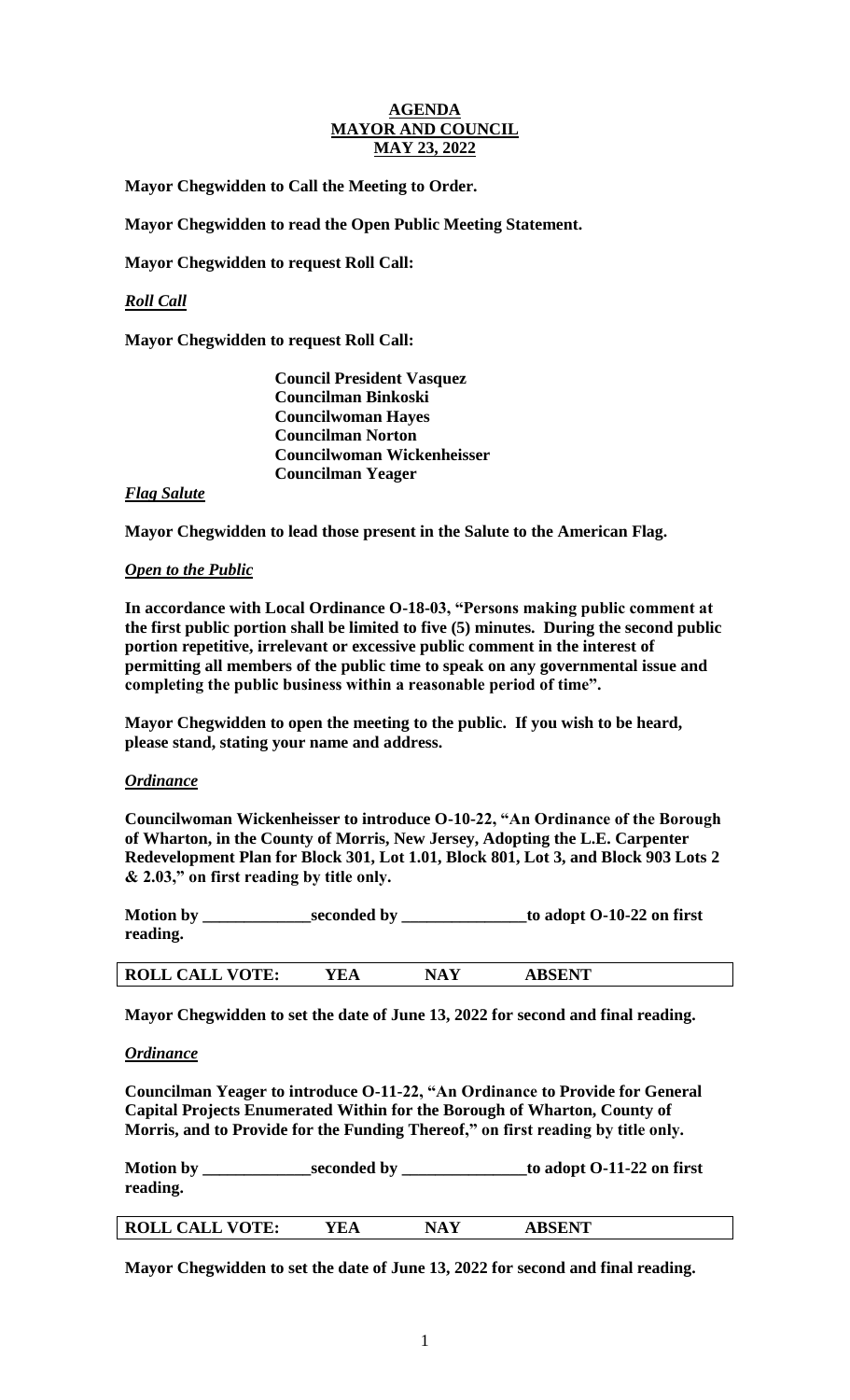# *Ordinance*

**Council President Vasquez to introduce O-12-22, "An Ordinance to Provide for Sewer Capital Projects Enumerated Within for the Borough of Wharton, County of Morris, and to Provide for the Funding Thereof," on first reading by title only.**

| <b>Motion by</b> | seconded by | to adopt O-12-22 on first |
|------------------|-------------|---------------------------|
| reading.         |             |                           |
|                  |             |                           |

**Mayor Chegwidden to set the date of June 13, 2022 for second and final reading.**

**ROLL CALL VOTE: YEA NAY ABSENT** 

## *Ordinance*

**Councilwoman Wickenheisser to introduce O-13-22, "An Ordinance to Provide for Water Capital Projects Enumerated Within for the Borough of Wharton, County of Morris, and to Provide for the Funding Thereof," on first reading by title only.**

**Motion by \_\_\_\_\_\_\_\_\_\_\_\_\_seconded by \_\_\_\_\_\_\_\_\_\_\_\_\_\_\_to adopt O-13-22 on first reading.**

**ROLL CALL VOTE: YEA NAY ABSENT** 

**Mayor Chegwidden to set the date of June 13, 2022 for second and final reading.**

# *Resolution and Public Hearing*

**Councilman Binkoski to present R-76-22, "Resolution Authorizing a Morris County Open Space Application."**

**Mayor Chegwidden to open the meeting to the public for questions or comments on this Resolution and grant application only.**

**Mayor Chegwidden to close the meeting to the public.**

| <b>Motion by</b> | seconded by | to adopt R-76-22. |
|------------------|-------------|-------------------|
|                  |             |                   |

| $V\Lambda T$ F.<br><b>ROLL</b><br>$\mathbf{\Lambda}$ .<br>◡◠╜╜ | ïΑ | $\sqrt{ }$<br>. | $\triangle$ $\Gamma$ $N$ <sup>T</sup> |  |
|----------------------------------------------------------------|----|-----------------|---------------------------------------|--|
|                                                                |    |                 |                                       |  |

**Mayor Chegwidden to set the date of June 13, 2022 for an additional public hearing on this application.**

#### *Consent Agenda*

**The following items are considered to be routine and non-controversial by the Mayor and Council and will be approved by one motion. There will be no separate discussion of these items unless a council member or citizen so requests, in which case, the item will be removed from the Consent Agenda and considered in a normal sequence on the agenda.**

**Approval of Bills: Approve all bills referred to the Finance Committee**

**R-77-22: Authorize Application DMHAS Youth Leadership Grant R-78-22: Accept Grant Safe Corridors**

**Appoint Desinez Ruffo Planning Board Secretary to fill the remainder of a one-year term to expire 12/31/22**

**Approve Blue Light Permit Renewal- Ayers**